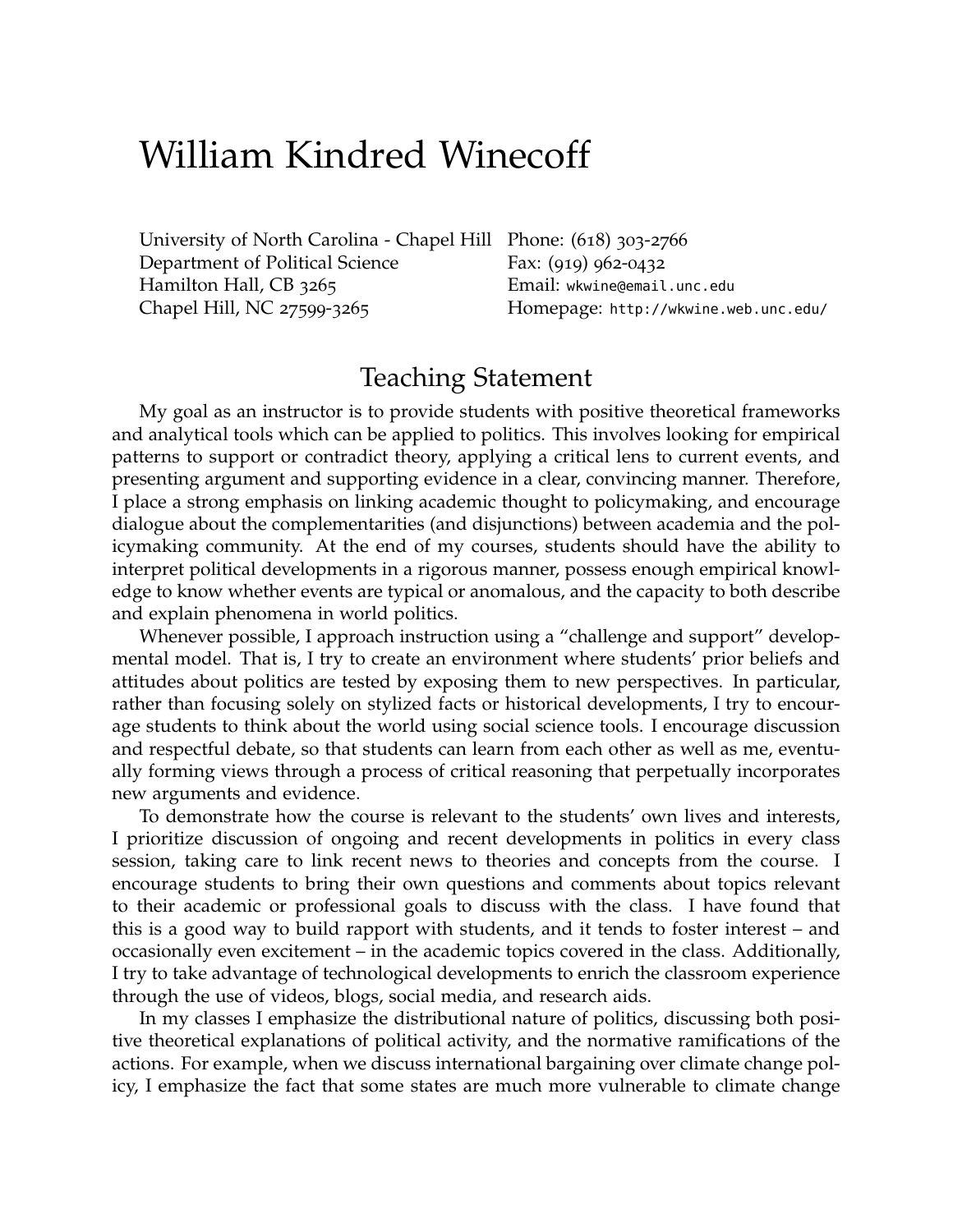than others, and that some states have more to lose by reducing emissions than others. We discuss the free-rider problem, and the difficulties in creating a meaningful, self-enforcing regulatory regime to capture any joint gains that may exist. But we also discuss differential levels of development across countries, and consider whether it is ethically satisfying for all countries to limit pollution if that requires less developed countries to slow improvements in standards of living.

Even at lower undergraduate levels, I believe it is very important to teach students what academics and policymakers think and do. As part of my courses, I hope to instill a sense of what the "science" in "social science" means, and how policy comes into being. It is important to me that my course material is rigorous, but is presented in an approachable manner. As a result, I routinely assign articles from academic and policy journals as well as general interest sources. I believe lectures are best used to dispassionately present core topics, definitions, and basic empirical evidence, while readings challenge ideological predispositions in a way that can lead to productive dialogue. This organization is designed to foster critical thinking, provide an introduction to the process of social science, and pass on a theoretical framework and capacity for analysis that will be useful in other classes, occupations, and activities.

I place a strong emphasis on students' ability to communicate ideas clearly and effectively, both verbally and on the page. In my classes, I stress the need for discussion to be constructive and focused on analysis and respectful debate rather than merely taking turns giving personal views. I encourage precise writing, and knowing the differences (and commonalities) between an argumentative essay and a research paper. I provide clear instructions to my students of what would constitute a good response to each prompt, offer examples of well-written papers, and provide lots of feedback.

I have a variety of teaching interests. At the undergraduate level I would enjoy teaching introductory courses both in international relations generally and in international political economy specifically. Aside from introductory courses at the undergraduate and graduate levels, I would be well-suited to teach courses on international organizations and global governance, the comparative and international politics of finance and financial development, the politics of crisis and reform, the history of thought in political economy, and a variety of methodology courses including linear regression, time series analysis, maximum likelihood estimation of generalized linear models, social network analysis, Bayesian methodologies, and research design.

I have been involved in teaching in every semester during graduate school. I have five times been a Teaching Assistant leading recitation sections for Introduction to International Relations (under Thomas Oatley, Layna Mosley, and Mark Crescenzi), which covers security studies, international political economy, and other topics in international politics such as human rights and environmental politics. Twice I have been a Teaching Assistant for Introduction to American Politics (under Pamela Conover and George Rabinowitz). The past two semesters (including Fall 2012) I have been a Teaching Fellow for Introduction to International Relations, for which I will run all aspects of an undergraduate course with 30-45 students. I have given guest lectures to large lecture